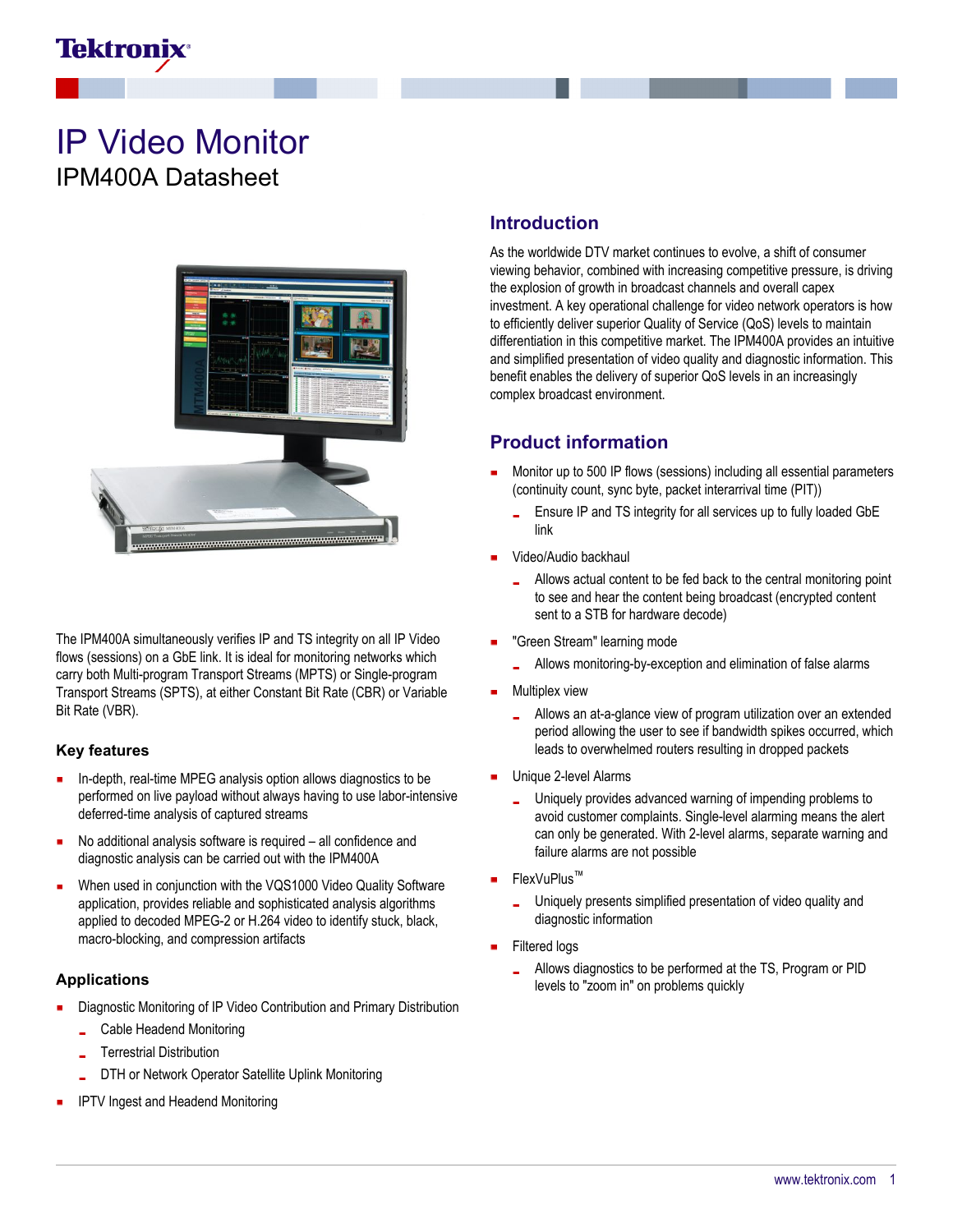- Diagnostic option to add root-cause analysis
	- Advanced Timing Analysis including PTS-PCR and DTS-PCR for  $\mathbf{r}$ real-time buffer measurements to give indication of encoding and multiplexing errors
	- Triggered recording with pretrigger buffers enables capture of intermittent issues for offline analysis
	- Service logging, bit rate testing, and template testing functionality L. provides verification of bandwidth allocation and service plans
	- Polling allows cost-effective monitoring of low revenue-earning channels
- Simultaneous connection of multiple remote users and Multi-sink SNMP traps for Network Management Systems (NMS)
	- Provides early visibility of problems to key individuals throughout the organization, supporting quicker notification and corrective action
	- Allow multiple users and/or NMS to access the IPM400A simultaneously



Simultaneous QoS monitoring of all IP Video flows.



Video and audio content monitoring to ensure QoE is maintained.



Advanced Timing Analysis including PTS-PCR for real-time buffer measurements to give indication of encoding and multiplexing errors

## **Technical overview**

- SCTE-142 and A/78 monitoring modes classify five distinct levels of importance
	- Transport Stream Off-air (TOA), Program Off-air (POA), L Component Missing (CM), Quality of Service (QoS), Technically Nonconformant (TNC)
	- Enables filtering and display only of errors that require immediate  $\overline{a}$ attention
- $\blacksquare$ Comprehensive TR 101 290 Priority 1, 2, and 3 MPEG measurement mode
	- Provides in-depth analysis of Transport Stream, syntax, timing, and content to support root-cause analysis of system interoperability issues
- Superior PCR measurements (PCR\_OJ, DR and FO)
	- PCR\_OJ enable deterministic measurements on Transport Stream and network-induced jitter allowing Transport Stream and network errors to be isolated
	- DR and FO measurements allow diagnosis of longer-term system degradation
- PSI/SI/PSIP/DC-II conformance and consistency checking
	- Checks compliance with ATSC A/65, DVB, and ARIB standards
	- Closed Caption (EIA608/708 and SCTE20/21) and Regional Ratings Descriptor (RRT) checking ensures conformance to FCC regulations. Status is indicated in both thumbnail and EPG views
	- PSI/PSI/PSIP testing ensures set-top box performance (channel L. change etc.) can be verified
- SCTE 35 DPI monitoring
	- Allows analysis and diagnostics of "splice" advertising and other local content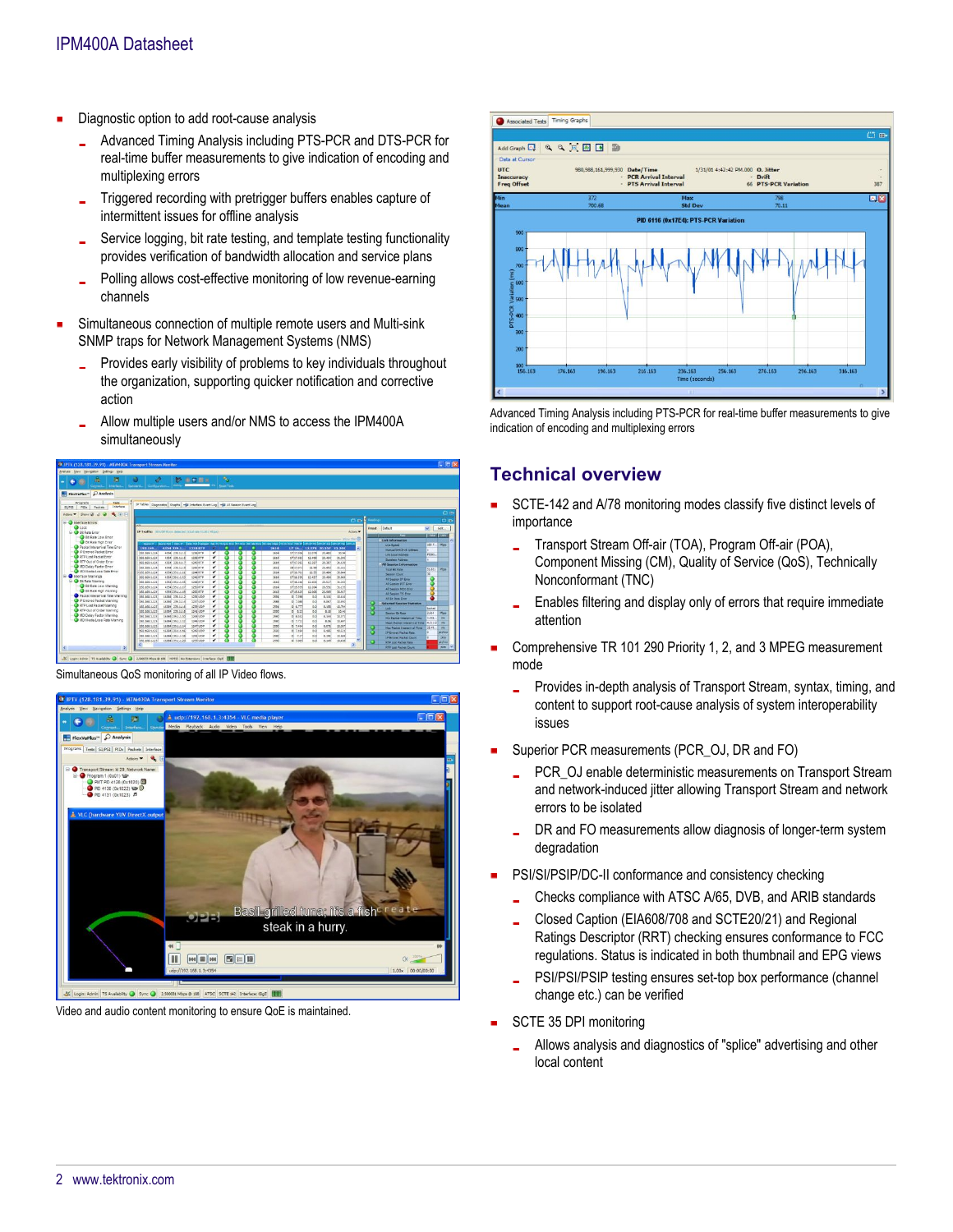### IPM400A Datasheet





EPG View

SCTE-142 and A/78 modes classify five distinct levels of importance.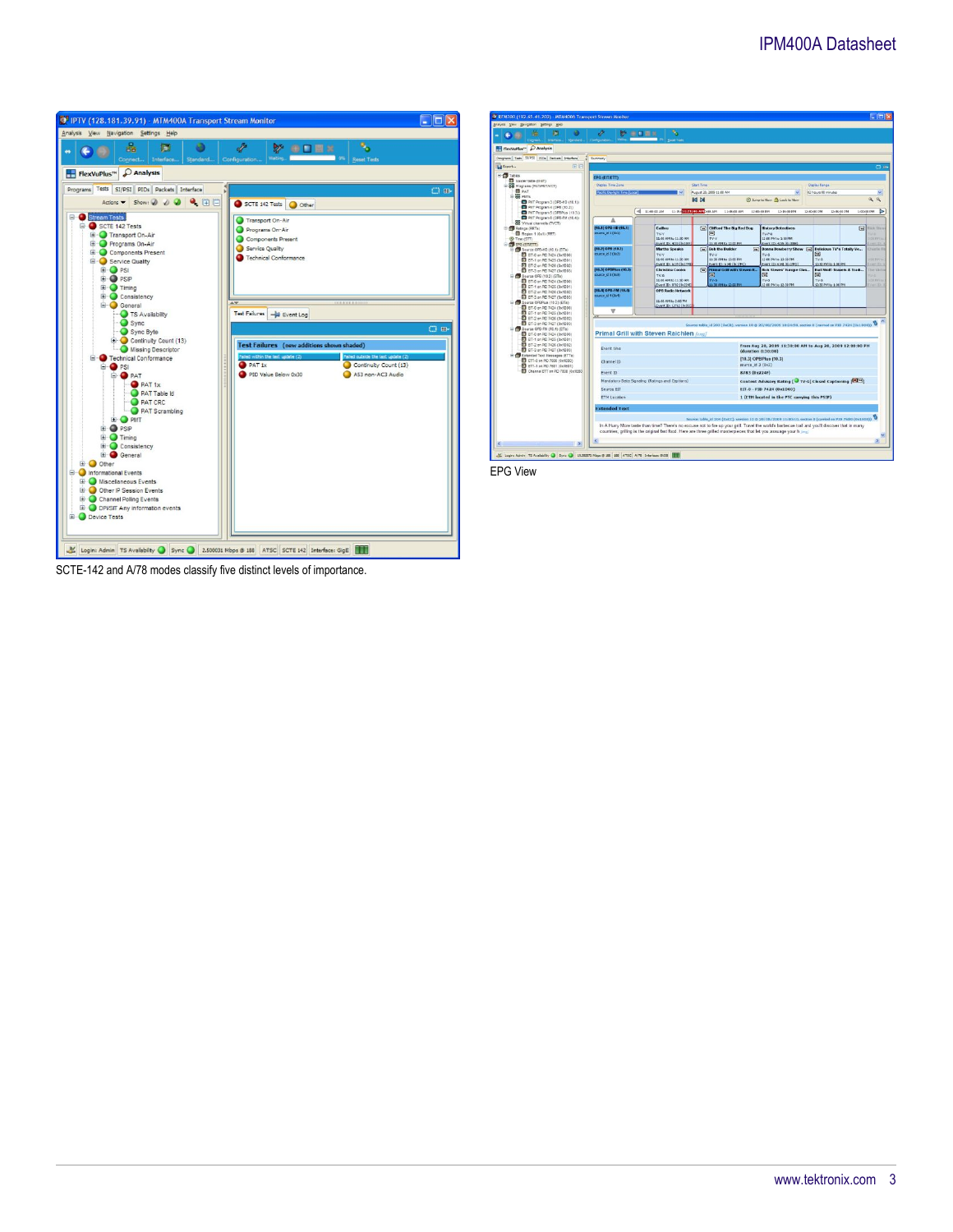# Specifications

#### **Power requirements**

| Power consumption (nominal) | 40 VA        |
|-----------------------------|--------------|
| Voltage                     | 100 to 240 V |
| Frequency                   | 50/60 Hz     |

## **GbE IP video monitoring interface specifications**

| Interconnect port options     | 10/100/1000BASE-T RJ45 electrical port standard.                                                                                   |  |
|-------------------------------|------------------------------------------------------------------------------------------------------------------------------------|--|
|                               | Optional optical SFP modules which plug into IPM400A to provide optical connectivity:                                              |  |
|                               | 1000BASE-SX Short Wavelength Optical port with LC connector for MTM400A Gigabit Ethernet Interface (Multi Mode 850 nm)<br>Opt. SX  |  |
|                               | 1000BASE-LX Long Wavelength Optical port with LC connector for MTM400A Gigabit Ethernet Interface (Single Mode 1310 nm)<br>Opt. LX |  |
|                               | 1000BASE-ZX Optical port with LC connector for MTM400A Gigabit Ethernet Interface (Single Mode 1550 nm) Opt. ZX                    |  |
| Maximum data rate             | Line rate                                                                                                                          |  |
| <b>ASI output</b>             | ASI compliant with specification EN 50083-9 ASI smoothing can be activated to compensate for bursty IP traffic                     |  |
| Protocol stack support        | IPv4 support                                                                                                                       |  |
|                               | IPv6 support                                                                                                                       |  |
|                               | UDP/IP/Ethernet                                                                                                                    |  |
|                               | UDP/IP/VLAN/Ethernet                                                                                                               |  |
|                               | RTP/UDP/IP/Ethernet                                                                                                                |  |
|                               | RTP/UDP/IP/VLAN/Ethernet                                                                                                           |  |
| Multicast and control support | IGMP v2 support                                                                                                                    |  |
|                               | IGMP v3 support                                                                                                                    |  |
|                               | MLD v2 support                                                                                                                     |  |
|                               | <b>ARP</b>                                                                                                                         |  |
|                               | ICMP (Inbound and Outbound ping)                                                                                                   |  |
| IP packet support             | 7 Transport Stream packets per IP packet (188 byte packets) FEC (FEC is parsed but is not processed)                               |  |
| Multi session monitoring      | Discovery of up to 500 IP sessions, simultaneous monitoring of key parameters including:                                           |  |
| parameters                    | <b>Continuity Count</b>                                                                                                            |  |
|                               | Sync Byte                                                                                                                          |  |
|                               | Packet Interarrival Time (PIT) for all sessions                                                                                    |  |
|                               | Session Bit Rate                                                                                                                   |  |
|                               | Out-of-Order and Dropped Packet errors (RTP only)                                                                                  |  |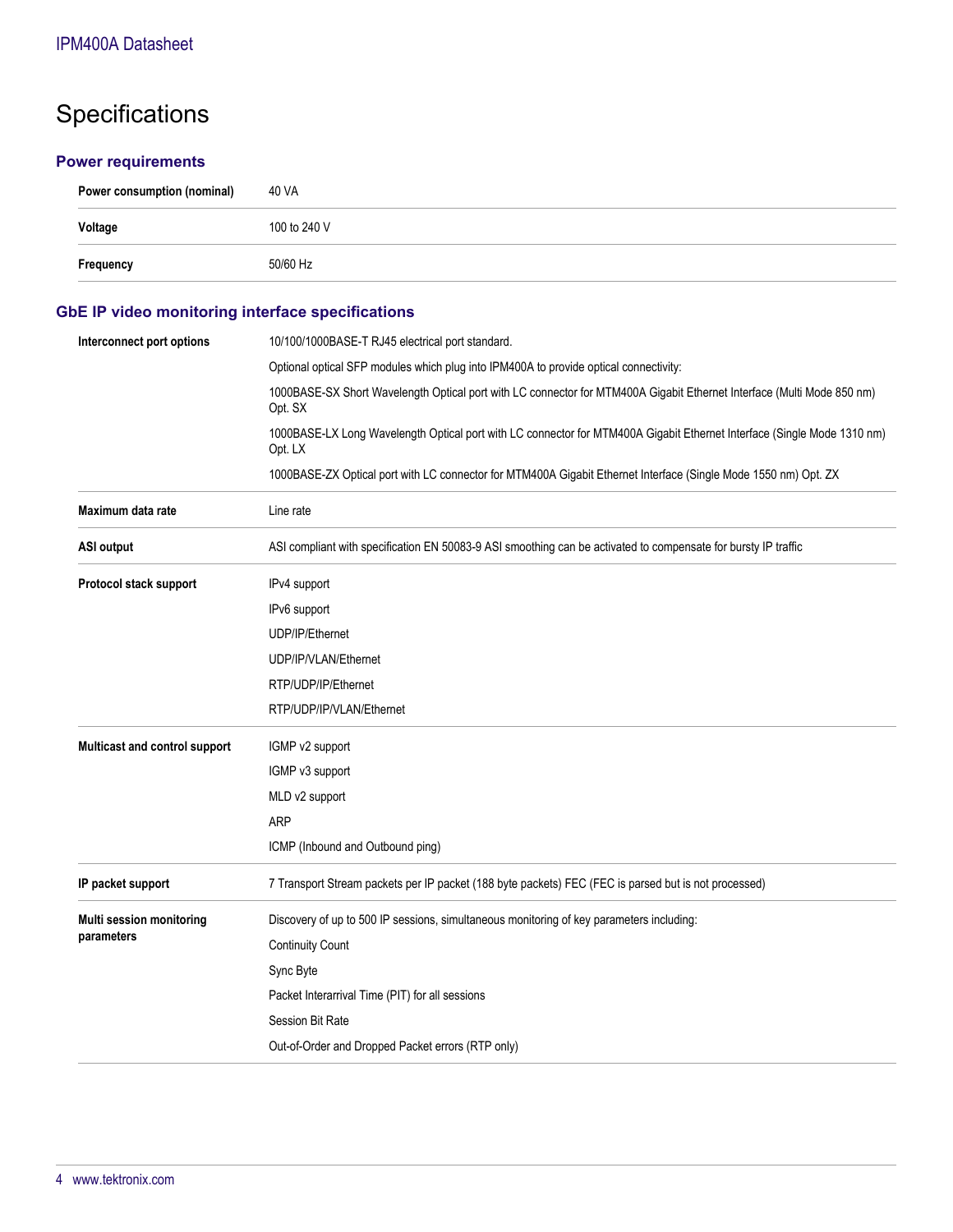## **GbE IP video monitoring interface specifications**

| <b>Statistics</b> | Static IP header contents                                                                |
|-------------------|------------------------------------------------------------------------------------------|
|                   | Total bit rate for all Ethernet traffic                                                  |
|                   | Instantaneous TS bit rate for selected IP session                                        |
|                   | Errored packets rate per minute and absolute count                                       |
|                   | Dropped packets rate per minute and absolute count                                       |
|                   | Out-of-Order packets rate per minute and absolute count                                  |
|                   | TS Continuity Count                                                                      |
| Graphs            | IP session TS bit rate                                                                   |
|                   | Traffic graph for all IP sessions with per session error indication                      |
|                   | IP packet interarrival time of the selected IP session Min, Max, and Average             |
|                   | IP session lock status trend graph (up to seven days)                                    |
|                   | IP Dropped Packet Rate trend graph (up to seven days)                                    |
|                   | IP Out-of-Order Packet Rate trend graph (up to seven days)                               |
|                   | IP Corrupted Packet Rate trend graph (up to seven days)                                  |
|                   | Packet Interarrival Time histogram view, Average and Peak trend graph (up to seven days) |
|                   |                                                                                          |
| Alarms            | User-definable thresholds for alarms on all sessions including:                          |
|                   | Errored packets rate                                                                     |
|                   | Dropped packets rate                                                                     |
|                   | Packet interarrival time maximum                                                         |
|                   | Out-of-Order packet rate                                                                 |
|                   | Event alarms on all sessions including:                                                  |
|                   | TS Continuity Count Errors                                                               |
|                   | TS Sync Byte                                                                             |
|                   | TS Sync Loss                                                                             |
|                   | Dropped Session                                                                          |
| Control           | Line select (optical, electrical rate)                                                   |
|                   | Filters for MAC, IP, Port                                                                |
|                   | Protocol control for ARP, RTP, IGMP and VLAN                                             |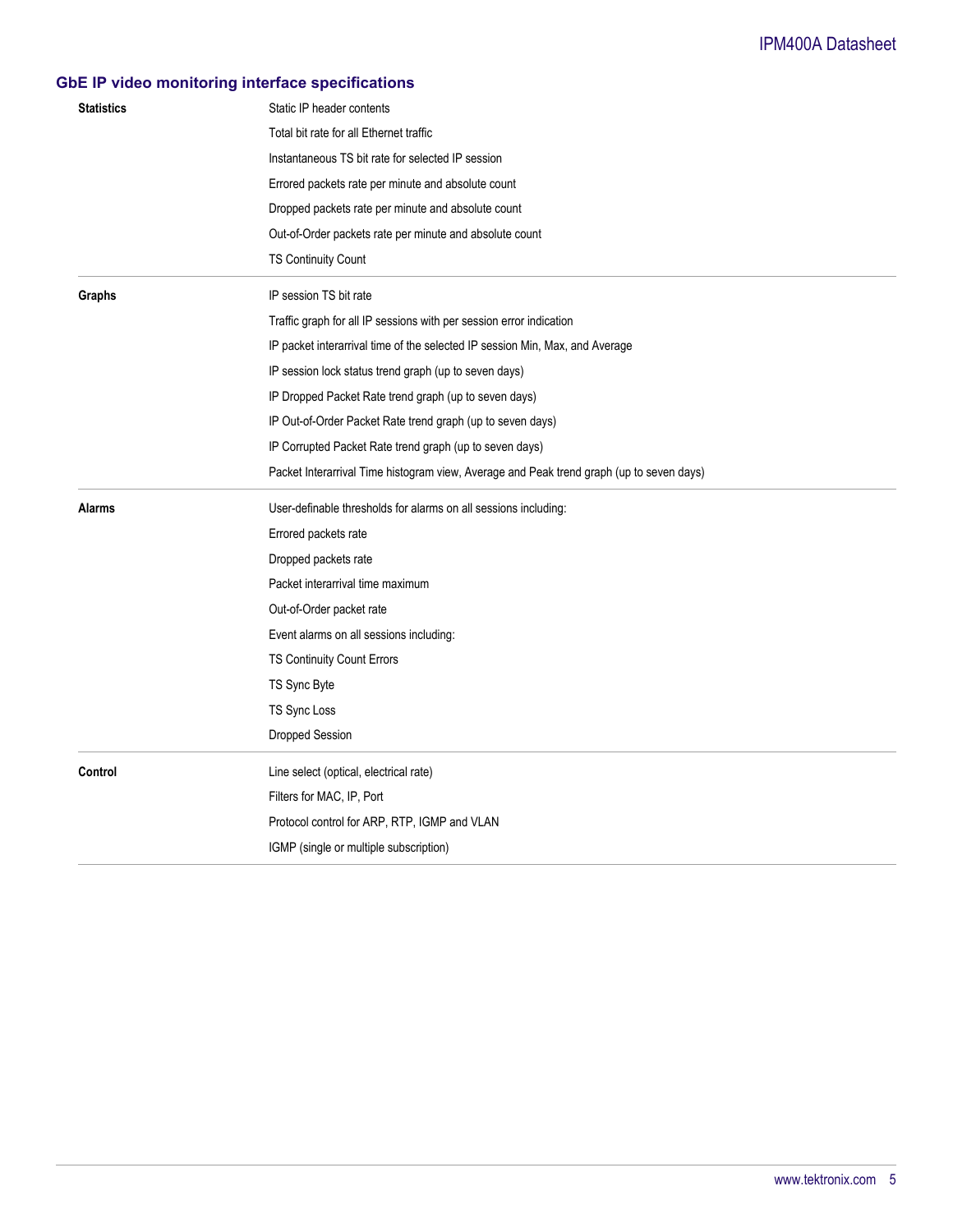## IPM400A Datasheet

#### **Environmental**

| Temperature             |                                                                                                                   |
|-------------------------|-------------------------------------------------------------------------------------------------------------------|
| Operating               | $+5 °C$ to $+40 °C$                                                                                               |
| Nonoperating            | $-10$ °C to +60 °C                                                                                                |
| <b>Humidity</b>         |                                                                                                                   |
| Operating               | Maximum relative humidity 80% for temperatures up to 31 °C, decreasing linearly to 50% relative humidity at 40 °C |
| Nonoperating            | 10% to 95% relative humidity, noncondensing                                                                       |
| <b>Altitude</b>         |                                                                                                                   |
| Operating               | 0 m to 3000 m (9800 ft.)                                                                                          |
| Nonoperating            | 0 m to 12000 m (40000 ft.)                                                                                        |
| <b>Random vibration</b> |                                                                                                                   |
| Operating               | 5 to 500 Hz, GRMS = $2.28$                                                                                        |
| Nonoperating            | $.5$ to 500 Hz, GRMS = 0.27                                                                                       |
| <b>Functional shock</b> | Operating 30 G, half sine, 11 ms duration                                                                         |
| <b>Safety</b>           | Meets 73/23/EEC, EN61010-1, UL3111-1 and CAN/CSA 22.2 No. 1010.1-92, IEC61010-1                                   |

#### **Physical**

| <b>Dimensions</b> |                                   |
|-------------------|-----------------------------------|
| Height            | 44 mm/ 1.73 in.                   |
| Width             | 430 mm/ 17.13 in.                 |
| Depth             | 600 mm/ 23.62 in.                 |
| Weight            |                                   |
| Net               | 6.0 kg/ 13.3 lb.                  |
| <b>Shipping</b>   | 9.0 kg/ 19.7 lb.                  |
| Clearance         |                                   |
| Top               | $0$ mm/ $0$ in.                   |
| <b>Bottom</b>     | $0$ mm/ $0$ in.                   |
| Left Side         | Standard 19 in. rackmount         |
| <b>Right Side</b> | Standard 19 in. rackmount         |
| Front             | Clearance for handles required    |
| Rear              | Clearance for connectors required |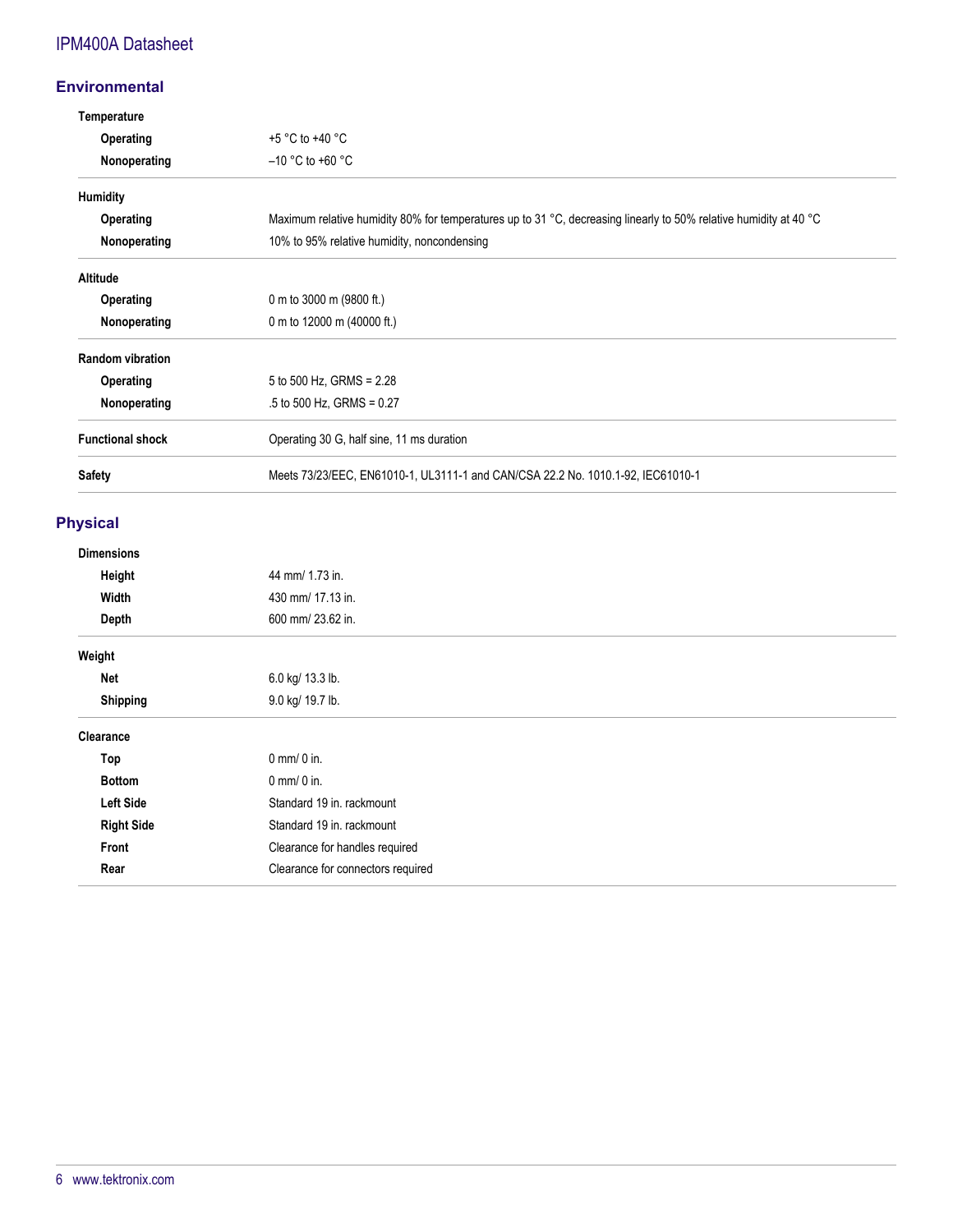# Ordering information

### **IPM400A**

IP Video Monitoring Probe for QoS of up to 500 MPTS or SPTS IP Video Flows.

Includes: 1RU chassis fitted with GbE interface and Transport Stream processor cards, manual, rack slides, power cord, and license key certificate.

## **Options**

| Opt. DIAG | Deep-dive diagnostic analysis for a single IP Video flow                         |
|-----------|----------------------------------------------------------------------------------|
| Opt. SX   | 1000BASE-SX Short Wavelength Optical port with LC connector (Multi Mode 850 nm)  |
| Opt. LX   | 1000BASE-LX Long Wavelength Optical port with LC connector (Single Mode 1310 nm) |
| Opt. ZX   | 1000BASE-ZX Optical port with LC connector (Single Mode 1550 nm)                 |

## **Language options**

| Opt. L <sub>0</sub> | English manual  |
|---------------------|-----------------|
| Opt. L5             | Japanese manual |

## **Service options**

| R <sub>3</sub> | Repair Service 3 Years (including warranty) |
|----------------|---------------------------------------------|
| R <sub>5</sub> | Repair Service 5 Years (including warranty) |

#### **Power cords**

| Opt. A0         | North America power plug       |
|-----------------|--------------------------------|
| Opt. A1         | Universal EURO power plug      |
| Opt. A2         | United Kingdom power plug      |
| Opt. A3         | Australia power plug           |
| Opt. A4         | 240 V North America power plug |
| Opt. A5         | Switzerland power plug         |
| Opt. A6         | Japan power plug               |
| <b>Opt. A10</b> | China power plug               |
| Opt. A99        | No power cord or AC adapter    |

## **Complementary products**

| MTS4SA Opt. TSCL | Stand-alone Deferred-time Software package. DVB/ATSC/ARIB TS Compliance Analyzer Software (TS file size limited to<br>192 MB). For full details see separate data sheet |
|------------------|-------------------------------------------------------------------------------------------------------------------------------------------------------------------------|
| <b>VQS1000</b>   | Video Quality Software application for single-ended QoE analysis of video and audio content                                                                             |